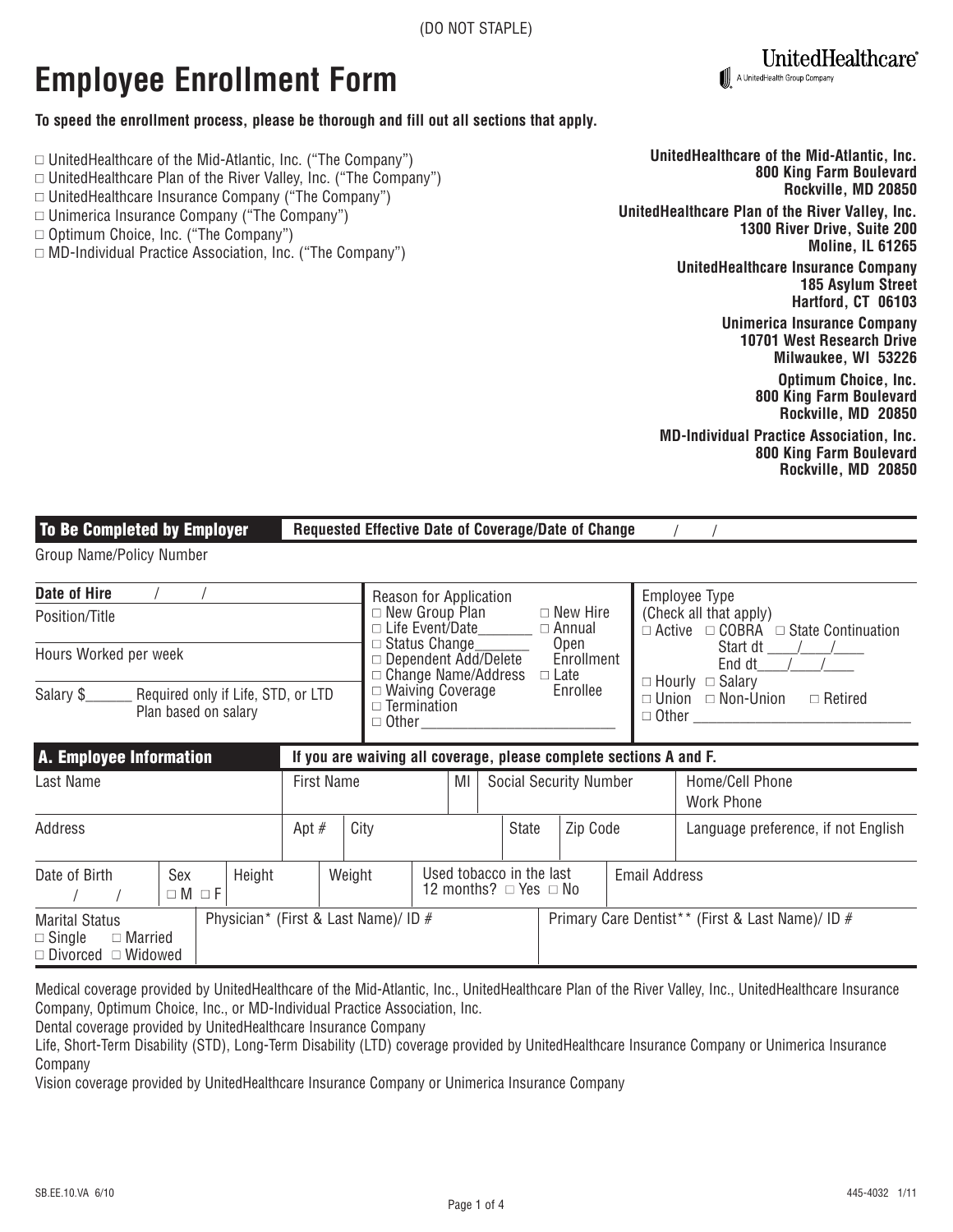Employee Name

| <b>B. Family Information</b>  | List All Enrolling (Attach sheet if necessary) |                        |           |        |        |                                   |               |
|-------------------------------|------------------------------------------------|------------------------|-----------|--------|--------|-----------------------------------|---------------|
| First Name<br>MI<br>Last Name |                                                | Sex   Relationship***  | Birthdate | Height | Weight | Physician* (Name/ID#)             | Tobacco       |
| <b>Social Security Number</b> |                                                |                        |           |        |        | Primary Care Dentist** (Name/ID#) | Used          |
|                               | M                                              | Spouse                 |           |        |        |                                   | $\Box$ Yes    |
|                               | F                                              | [/Domestic<br>Partner] |           |        |        |                                   | $\Box$ No     |
|                               | M                                              | Dependent              |           |        |        |                                   | $\square$ Yes |
|                               | F                                              |                        |           |        |        |                                   | $\Box$ No     |
|                               | M                                              | Dependent              |           |        |        |                                   | $\Box$ Yes    |
|                               | F                                              |                        |           |        |        |                                   | $\Box$ No     |
|                               | M                                              | Dependent              |           |        |        |                                   | $\Box$ Yes    |
|                               | F                                              |                        |           |        |        |                                   | $\Box$ No     |
|                               | M                                              | Dependent              |           |        |        |                                   | $\Box$ Yes    |
|                               | F                                              |                        |           |        |        |                                   | $\Box$ No     |

\*Important: For UnitedHealthcare Navigate, Select, Select Plus, and other products requiring you to choose a Primary Care Physician, you must use the UnitedHealthcare directory of providers to choose a Primary Care Physician for yourself and each of your covered dependents. \*\*Please see employer representative as some dental plans require a Primary Care Dentist (PCD) selection. \*\*\*For court ordered dependent, legal documentation must be attached. If dependent does not reside with eligible employee, please provide address on a separate sheet.

| <b>C. Product Selection</b>                                                                                                                                          | Please check the box for each coverage you or your dependents are enrolling in.<br>If your employer offers a choice of plans, indicate which plan you are selecting. Indicate the dollar amount<br>selected for the Life and Accidental Death & Dismemberment (AD&D), Supplemental Life, Short-Term Disability<br>(STD), and Long-Term Disability (LTD) plans. Benefit offerings are dependent upon employer selection. |                        |               |                                                                              |                |  |  |  |  |  |
|----------------------------------------------------------------------------------------------------------------------------------------------------------------------|-------------------------------------------------------------------------------------------------------------------------------------------------------------------------------------------------------------------------------------------------------------------------------------------------------------------------------------------------------------------------------------------------------------------------|------------------------|---------------|------------------------------------------------------------------------------|----------------|--|--|--|--|--|
| Person                                                                                                                                                               | Medical                                                                                                                                                                                                                                                                                                                                                                                                                 | Dental                 | Vision        | Basic Life/AD&D                                                              | Supp Life/AD&D |  |  |  |  |  |
| Employee                                                                                                                                                             | $\Box$                                                                                                                                                                                                                                                                                                                                                                                                                  | $\Box$                 | П             | $\square$ \$                                                                 | $\square$ \$   |  |  |  |  |  |
| Spouse [Domestic Partner]                                                                                                                                            | $\Box$                                                                                                                                                                                                                                                                                                                                                                                                                  |                        | □             | $\square$ \$                                                                 | $\square$ \$   |  |  |  |  |  |
| Dependent                                                                                                                                                            | □                                                                                                                                                                                                                                                                                                                                                                                                                       | $\Box$                 | □             | $\square$ \$                                                                 | $\square$ \$   |  |  |  |  |  |
| Person                                                                                                                                                               | <b>STD</b>                                                                                                                                                                                                                                                                                                                                                                                                              | STD Buy Up             | <b>LTD</b>    | LTD Buy Up                                                                   |                |  |  |  |  |  |
| Employee                                                                                                                                                             | $\square$ \$                                                                                                                                                                                                                                                                                                                                                                                                            | $\square$ $\mathsf{S}$ | $\square$ \$  | $\Box$ \$                                                                    |                |  |  |  |  |  |
| Life Insurance Beneficiary's Full Name and Address                                                                                                                   |                                                                                                                                                                                                                                                                                                                                                                                                                         |                        |               | Relationship                                                                 |                |  |  |  |  |  |
| <b>D. Prior Medical Insurance Information</b>                                                                                                                        |                                                                                                                                                                                                                                                                                                                                                                                                                         |                        |               | This section must be completed to receive credit for prior medical coverage. |                |  |  |  |  |  |
| Within the last 12 months, have you, your spouse, or your dependents had any other medical coverage?<br>$\Box$ NO $\Box$ YES (if yes, please complete this section.) |                                                                                                                                                                                                                                                                                                                                                                                                                         |                        |               |                                                                              |                |  |  |  |  |  |
| Prior medical carrier name                                                                                                                                           |                                                                                                                                                                                                                                                                                                                                                                                                                         |                        |               | Effective date $\_\_\_\_\_\_\_\_\_\_\_\_\$                                   | End date       |  |  |  |  |  |
| Prior coverage type: $\Box$ Employee                                                                                                                                 | $\Box$ Spouse                                                                                                                                                                                                                                                                                                                                                                                                           | $\Box$ Child(ren)      | $\Box$ Family |                                                                              |                |  |  |  |  |  |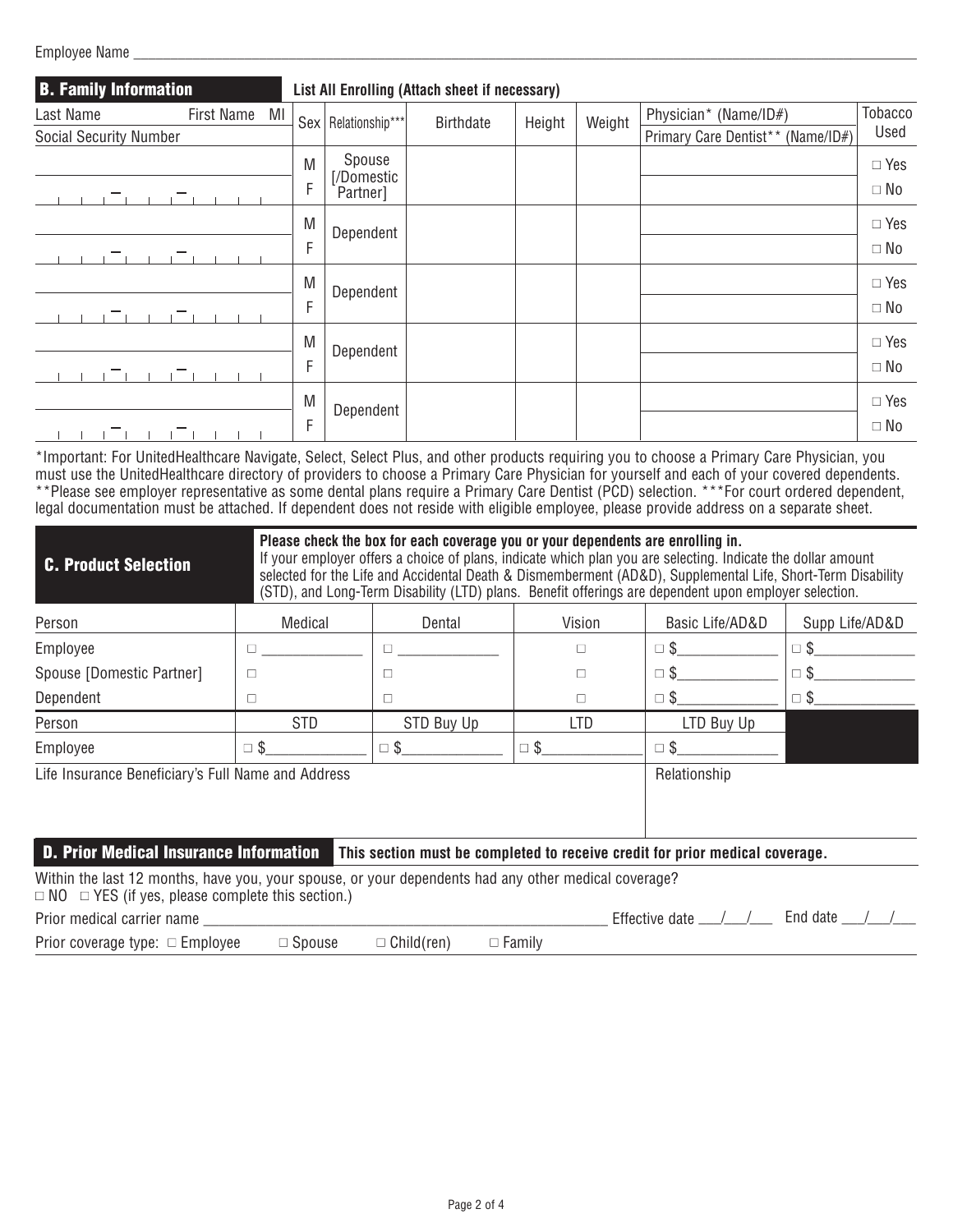## **E. Other Medical Coverage Information This section must be completed. (Attach sheet if necessary.)**

On the day this coverage begins, will you, your spouse or any of your dependents be covered under any other medical health plan or policy, including another UnitedHealthcare plan or Medicare?  $\;\;\square\;$ YES (continue completing this section)  $\;\;\square\;$  NO (skip the rest of this section)

| Name of other carrier                                                                                                                                                                                                                                                                                                                                                                                                                                                                                                                                                                                                                                                                                                                                                                                                                                                                   |                                                                                                                                                                                                                                                                                                                                                                                                                                                                                                                                                                                                                                                                                                                                                                                                                                                                                                           |                                   |                      |                                                              |                                                                                                                                                                                                                                                                                                                                                                                                                                                                                                                                                                                                                                                                                                                                                                                   |  |
|-----------------------------------------------------------------------------------------------------------------------------------------------------------------------------------------------------------------------------------------------------------------------------------------------------------------------------------------------------------------------------------------------------------------------------------------------------------------------------------------------------------------------------------------------------------------------------------------------------------------------------------------------------------------------------------------------------------------------------------------------------------------------------------------------------------------------------------------------------------------------------------------|-----------------------------------------------------------------------------------------------------------------------------------------------------------------------------------------------------------------------------------------------------------------------------------------------------------------------------------------------------------------------------------------------------------------------------------------------------------------------------------------------------------------------------------------------------------------------------------------------------------------------------------------------------------------------------------------------------------------------------------------------------------------------------------------------------------------------------------------------------------------------------------------------------------|-----------------------------------|----------------------|--------------------------------------------------------------|-----------------------------------------------------------------------------------------------------------------------------------------------------------------------------------------------------------------------------------------------------------------------------------------------------------------------------------------------------------------------------------------------------------------------------------------------------------------------------------------------------------------------------------------------------------------------------------------------------------------------------------------------------------------------------------------------------------------------------------------------------------------------------------|--|
| Other Group Medical Coverage Information<br>(only list those covered by other plan)                                                                                                                                                                                                                                                                                                                                                                                                                                                                                                                                                                                                                                                                                                                                                                                                     | Type<br>$(B/S/F)^*$                                                                                                                                                                                                                                                                                                                                                                                                                                                                                                                                                                                                                                                                                                                                                                                                                                                                                       | <b>Effective Date</b><br>MM/DD/YY | End Date<br>MM/DD/YY | Name and date of birth of policyholder<br>for other coverage |                                                                                                                                                                                                                                                                                                                                                                                                                                                                                                                                                                                                                                                                                                                                                                                   |  |
| Employee:                                                                                                                                                                                                                                                                                                                                                                                                                                                                                                                                                                                                                                                                                                                                                                                                                                                                               |                                                                                                                                                                                                                                                                                                                                                                                                                                                                                                                                                                                                                                                                                                                                                                                                                                                                                                           |                                   |                      |                                                              |                                                                                                                                                                                                                                                                                                                                                                                                                                                                                                                                                                                                                                                                                                                                                                                   |  |
| Spouse Name:                                                                                                                                                                                                                                                                                                                                                                                                                                                                                                                                                                                                                                                                                                                                                                                                                                                                            |                                                                                                                                                                                                                                                                                                                                                                                                                                                                                                                                                                                                                                                                                                                                                                                                                                                                                                           |                                   |                      |                                                              |                                                                                                                                                                                                                                                                                                                                                                                                                                                                                                                                                                                                                                                                                                                                                                                   |  |
| Dependent Name:                                                                                                                                                                                                                                                                                                                                                                                                                                                                                                                                                                                                                                                                                                                                                                                                                                                                         |                                                                                                                                                                                                                                                                                                                                                                                                                                                                                                                                                                                                                                                                                                                                                                                                                                                                                                           |                                   |                      |                                                              |                                                                                                                                                                                                                                                                                                                                                                                                                                                                                                                                                                                                                                                                                                                                                                                   |  |
| Dependent Name:                                                                                                                                                                                                                                                                                                                                                                                                                                                                                                                                                                                                                                                                                                                                                                                                                                                                         |                                                                                                                                                                                                                                                                                                                                                                                                                                                                                                                                                                                                                                                                                                                                                                                                                                                                                                           |                                   |                      |                                                              |                                                                                                                                                                                                                                                                                                                                                                                                                                                                                                                                                                                                                                                                                                                                                                                   |  |
| Dependent Name:                                                                                                                                                                                                                                                                                                                                                                                                                                                                                                                                                                                                                                                                                                                                                                                                                                                                         |                                                                                                                                                                                                                                                                                                                                                                                                                                                                                                                                                                                                                                                                                                                                                                                                                                                                                                           |                                   |                      |                                                              |                                                                                                                                                                                                                                                                                                                                                                                                                                                                                                                                                                                                                                                                                                                                                                                   |  |
|                                                                                                                                                                                                                                                                                                                                                                                                                                                                                                                                                                                                                                                                                                                                                                                                                                                                                         | *B. Enter 'B' when this dependent is covered under both you and your spouse's insurance plan (married)                                                                                                                                                                                                                                                                                                                                                                                                                                                                                                                                                                                                                                                                                                                                                                                                    |                                   |                      |                                                              | S. Enter 'S' if you are the parent awarded custody of this dependent and no other individual is required to pay for this dependent's medical expenses.<br>F. Enter 'F' if this dependent is covered by another individual (not a member of your household) required to pay for this dependent's medical expenses.                                                                                                                                                                                                                                                                                                                                                                                                                                                                 |  |
|                                                                                                                                                                                                                                                                                                                                                                                                                                                                                                                                                                                                                                                                                                                                                                                                                                                                                         | Medicare – Employee Information: If enrolled in Medicare, please attach a copy of your Medicare ID card.<br>$\Box$ Enrolled in Part A: Effective Date _______________________ $\Box$ Ineligible for Part A*<br>$\Box$ Enrolled in Part B: Effective Date ___________________ $\Box$ Ineligible for Part B*<br>$\Box$ Enrolled in Part D: Effective Date ______________ $\Box$ Ineligible for Part D*<br>Reason for Medicare eligibility: $\Box$ Over 65 $\Box$ Kidney Disease<br>Are you receiving Social Security Disability Insurance (SSDI)? □ YES □ NO<br>$\Box$ Enrolled in Part A: Effective Date $\Box$ $\Box$ Ineligible for Part A*<br>$\Box$ Enrolled in Part D: Effective Date ________________ $\Box$ Ineligible for Part D*<br>Reason for Medicare eligibility: $\Box$ Over 65 $\Box$ Kidney Disease $\Box$ Disabled<br>coverage under Medicare Part A, Part B, and/or Part D as applicable. |                                   | $\Box$ Disabled      |                                                              | $\Box$ Not Enrolled in Part A (chose not to enroll)**<br>$\Box$ Not Enrolled in Part B (chose not to enroll)**<br>$\Box$ Not Enrolled in Part D (chose not to enroll)**<br>$\Box$ Disabled but actively at work<br>Start Date $\frac{1}{\sqrt{2}}$<br>$\Box$ Not Enrolled in Part A (chose not to enroll)**<br>$\Box$ Not Enrolled in Part B (chose not to enroll)**<br>$\Box$ Not Enrolled in Part D (chose not to enroll)**<br>$\Box$ Disabled but actively at work<br>*Only check "Ineligible" if you have received documentation from your Social Security benefits that indicate that you are not eligible for Medicare.<br>** If you are eligible for Medicare on a primary basis (Medicare pays before benefits under the group policy), you should enroll in and maintain |  |
| Declining coverage due to existence of other coverage:<br><b>F. Waiver of Coverage</b><br>I understand that by waiving coverage at this time, I will<br>$\Box$ Spouse's Employer's Plan<br>$\Box$ Individual Plan<br>not be allowed to participate unless I qualify at a special<br>I decline all coverage for:<br>$\Box$ Covered by Medicare<br>$\Box$ Medicaid<br>enrollment period or as a late enrollee, if applicable, or at<br>$\Box$ Myself<br>□ COBRA from Prior Employer<br>$\Box$ VA Eligibility<br>the next open enrollment period. I also understand that<br>$\Box$ Spouse<br>□ Tri-Care<br>□ Dependent Children<br>pre-existing limitations may apply as explained in the<br>$\Box$ I (we) have no other coverage at this time<br>$\Box$ Myself and all dependents<br>Rights and Responsibilities brochure which I have<br>$\Box$ Other $\Box$<br>received with this form. |                                                                                                                                                                                                                                                                                                                                                                                                                                                                                                                                                                                                                                                                                                                                                                                                                                                                                                           |                                   |                      |                                                              |                                                                                                                                                                                                                                                                                                                                                                                                                                                                                                                                                                                                                                                                                                                                                                                   |  |
| Date                                                                                                                                                                                                                                                                                                                                                                                                                                                                                                                                                                                                                                                                                                                                                                                                                                                                                    | Employee Signature if waiving coverage                                                                                                                                                                                                                                                                                                                                                                                                                                                                                                                                                                                                                                                                                                                                                                                                                                                                    |                                   |                      |                                                              |                                                                                                                                                                                                                                                                                                                                                                                                                                                                                                                                                                                                                                                                                                                                                                                   |  |